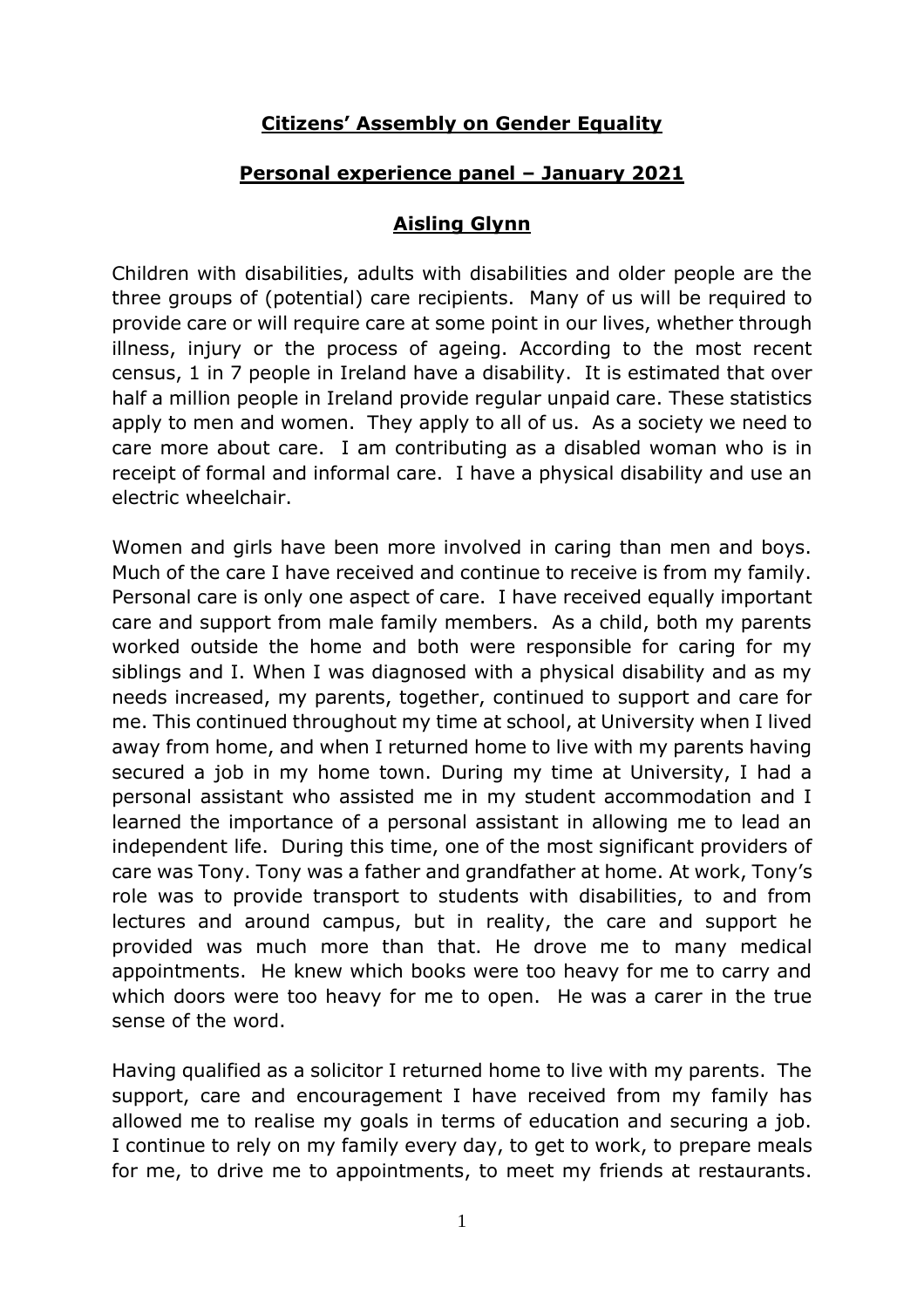Although I see myself as independent, the reality is that I am dependent on my mother, father and sisters and on the informal support that I receive from friends and colleagues. There are disabled people in Ireland like me in their twenties and thirties living in nursing homes. I am acutely aware that without the support and care I receive from my family, that could be my story. We need to support people to live at home and in the community. We must acknowledge the immense contribution of those who provide regular informal and often unpaid care, but more importantly we must support those providing care by increasing care and support services within the home.

Covid-19 has shown how essential those who provide care are to the wellfunctioning of society. We have shown our appreciation for those providing care and perhaps we now recognise the value of care work somewhat more. We need to continue to raise awareness and to promote the value of those providing care, including informal care/care within the family. Awareness is the first step in bringing about change. We need to include the voices of those who provide care and those who receive care and to promote their inclusion in all decisions and policies relating to care. I recommend the development of a refreshed National Carers' Strategy.

COVID-19 has changed how many of us work, with more employers embracing flexible and remote working. Remote working has presented many opportunities for people with disabilities who may have encountered barriers to work including lack of transport and inaccessible workplaces. Now is the prime opportunity to introduce flexible working policies that support all men and women and that allow them to balance their home and work lives.

Ireland ratified the UN Convention on the Rights of Persons with Disabilities (UNCRPD) in 2018. Ireland has a duty to promote the rights of persons with disabilities and their caregivers, in line with the UNCRPD. The UNCRPD requires change, from viewing people with disabilities as receivers of charity to viewing people with disabilities as people with rights who are capable and who are active members of society. The UNCRPD identifies 26 important rights that impact the lives of persons with disabilities and it should inform the development of all policies, services and supports relating to care. Article 23 on respect for home and family has particular relevance. Key articles include: equality and non-discrimination, awareness raising, accessibility, independent and adequate standard of living and social protection, education, employment and health. The UNCRPD promotes equality and independent living within the community. It promotes person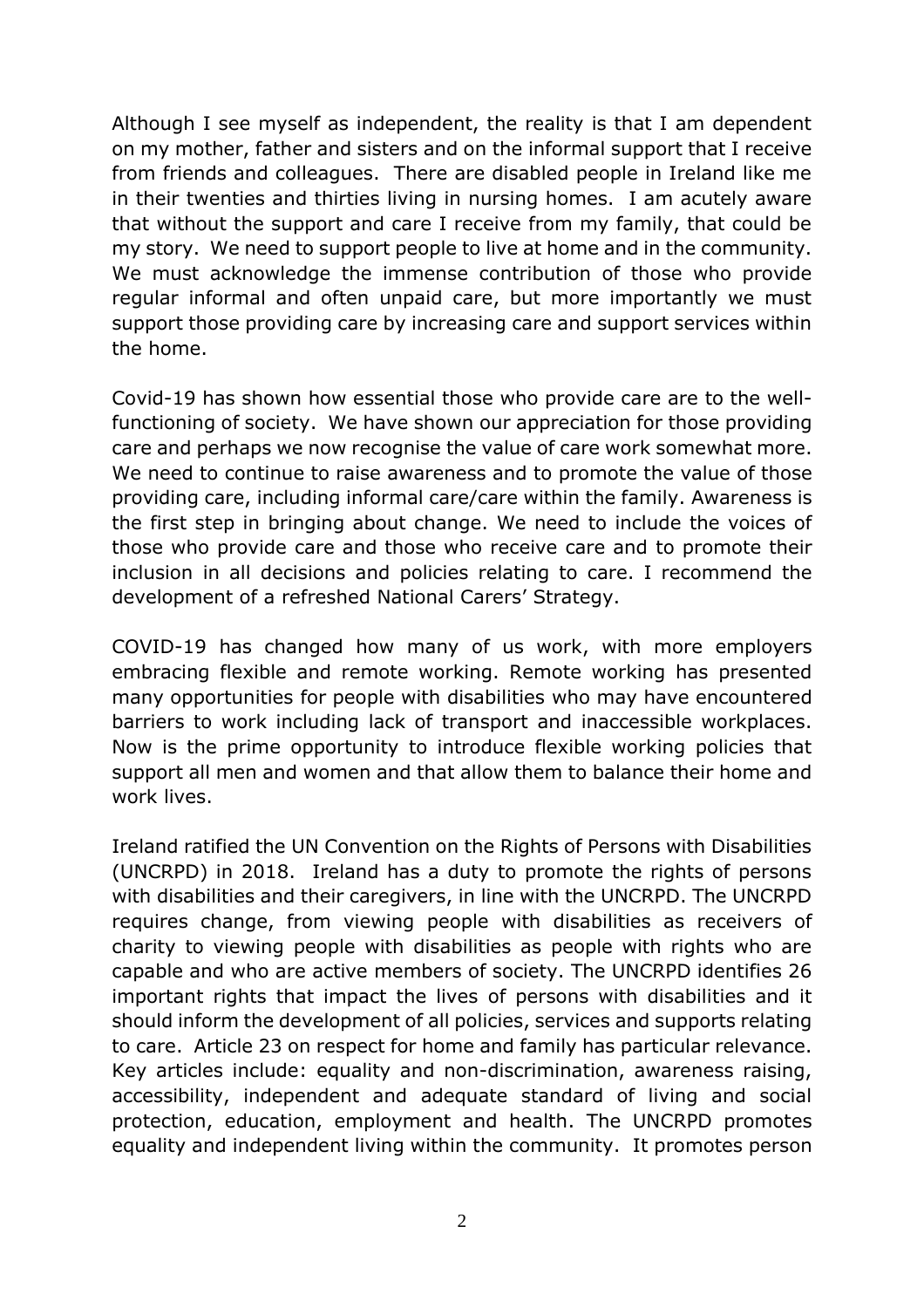centred supports, independent living and community living as opposed to institutional care.

We need to reflect on our own attitudes and to challenge negative perceptions. We need to avoid using terms such as 'burden' and recognise the abilities of all people. My experience is that negative perceptions and attitudes still exist towards people with disabilities in [Ireland.](https://www.irishtimes.com/news) People with disabilities are still often seen as incapable, or certainly as less capable. We need to embrace the social model of disability. This model says that people are disabled by barriers in society, not by their impairment or difference. Barriers can be physical, like buildings not having accessible toilets, or they can be caused by people's attitudes to difference, for example by assuming disabled people can't do certain things. Terminology and language should be carefully chosen to reflect the values of equality.

Although I have a significant physical disability and require ongoing support or care, I have learned to focus on my abilities. As I see it, I require support with day-to-day activities I can't physically do myself. This support or care is provided by my family and I also receive a personal assistance service. I have a disability that requires 24 hour support. Like many others, much of that care is provided by my family. There are 24 hours in a day. According to recent figures 44.41 per cent of those in receipt of personal assistance hours receive an average of 42 minutes a day of personal assistance. Think about the reality of those 42 minutes. We need to acknowledge the immense contribution of those who provide regular informal and often unpaid care. We need to increase personal assistance hours and care and support services within the home.

Home help is a term that is widely used and understood. We need to understand and define models of care, and in particular personal assistance and person centred supports. A personal assistance service is about providing disabled people with the necessary supports, both inside and outside of the home. Personal assistants allow disabled persons to fully participate in an inclusive society as equals. Choice and control in relation to housing, transport, education and employment. For me as a disabled person, independent living can be best achieved by the provision of a personal assistance service. I recommend that we invest in, define, promote and legislate for the right to personal assistants for persons with disabilities. This is also necessary to alleviate the strain on families, for example where there are ageing parents or to allow family members to balance their own careers with their caring obligations.